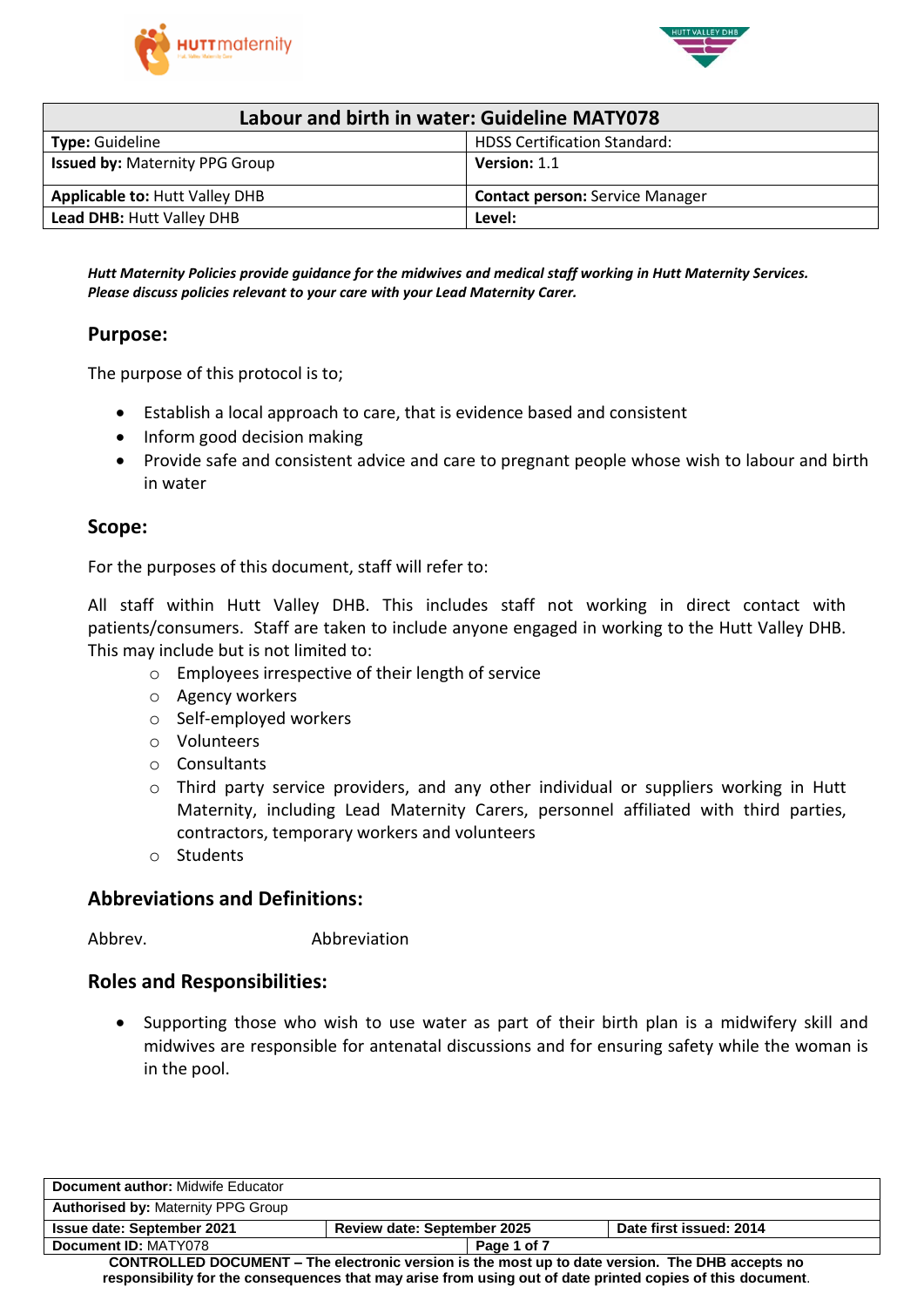



## **Guideline Content:**

## **Background**

Immersion in water for labour and birth has become increasingly popular over the last two decades. Many people have found labouring in water helps them to relax and in turn cope better with pain. Advocates suggest that immersion in water shortens the length of labour, decreases the amount of analgesia needed, and birthing in water provides the baby with a gentle introduction to the world, although there is little evidence to suggest that water birth alters the outcome of vaginal and caesarean birth. There is weak evidence indicating that water immersion in labour marginally reduces the need for epidural/spinal anaesthesia (Cluett *et al*, 2018) and shortens the first stage of labour (Dahlen *et al*, 2013). Most significantly, water immersion increases satisfaction with the birth experience (Maude & Caplice, 2015; NZCOM, 2015; Ulfsdottir *et al*, 2018).

Some birthing people use water to help cope with labour pain only and some progress to a water birth. There is no evidence to suggest that labouring *or* birthing in water leads to detrimental effects such as infection for either the birthing person or baby (Cluett *et al*, 2018; NZCOM, 2015) , although study numbers may not be statistically powered to provide this evidence (RCOG/RCOM, 2006).

Water immersion during labour and birth is supported within HVDHB. This guideline focuses on issues specific to the use of water immersion during labour/birth. Labour care, monitoring and documentation continue as for any labour, according to the clinical situation.

#### **Antenatal counselling**

Pregnant people should receive information about both labour and birth in water antenatally (RANZCOG, 2008) to enable the woman to make an informed choice. These plans need to be clearly documented in the birthing plan and clinical record.

### *Informed Choice*

Inform pregnant people that:

- They can leave the water anytime they wish
- They will be asked to leave the water if concerns arise regarding their health or that of their baby
- There is no strong evidence of risk in waterbirth
- There is no strong evidence of benefit in waterbirth
- There is a small increase in the chance of cord avulsion at the time of birth in water, but that this can be managed without undue risk
- They will be asked to leave the water for emergency procedures
- They will be asked to leave the water if continuous electronic fetal monitoring is advised if no telemetry monitoring is available

### **Assessment and facilitation of labour and birth in water**

*Criteria for labouring or birthing in water*

• Informed choice

| Document author: Midwife Educator                                                               |                                    |             |                         |
|-------------------------------------------------------------------------------------------------|------------------------------------|-------------|-------------------------|
| <b>Authorised by: Maternity PPG Group</b>                                                       |                                    |             |                         |
| <b>Issue date: September 2021</b>                                                               | <b>Review date: September 2025</b> |             | Date first issued: 2014 |
| Document ID: MATY078                                                                            |                                    | Page 2 of 7 |                         |
| CONTROLLED DOCUMENT – The electronic version is the most up to date version. The DHB accepts no |                                    |             |                         |

**responsibility for the consequences that may arise from using out of date printed copies of this document**.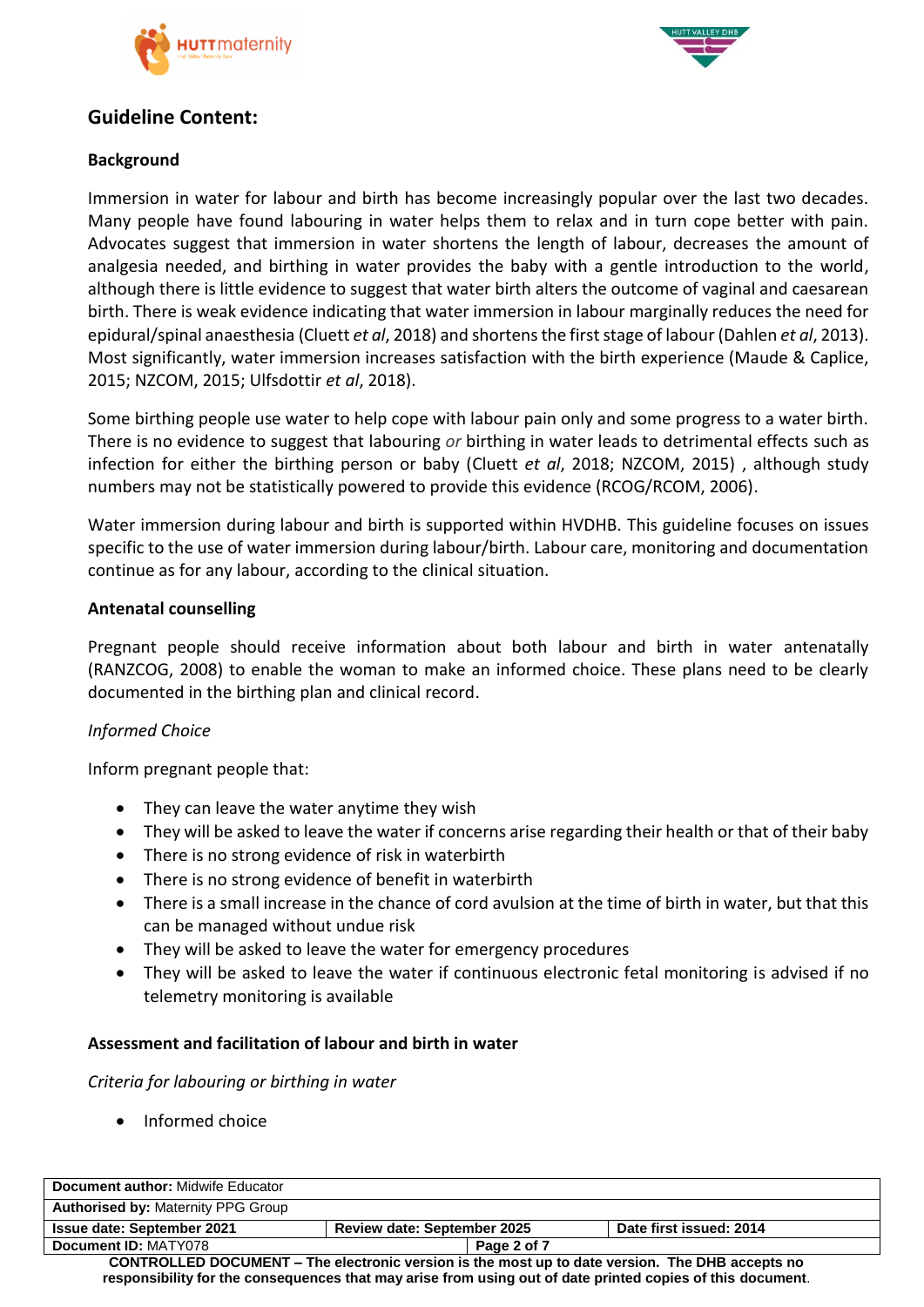



- Well pregnant person with no relevant obstetric or medical problems that pose a risk to immersion in water
- Singleton baby in a cephalic presentation
- ≥37 weeks gestation
- No evidence of meconium-stained liquor
- Normal fetal heart rate
- $-BMI < 35$
- Presence of a midwife or obstetrician skilled in water birth

Clinicians supporting people to use water immersion in the first stage of labour should be prepared for the event of the person giving birth in the water even if this was not the intent of the birthing person (RANZCOG, 2015).

#### *Contraindications*

- Preterm labour
- Communicable blood or skin infection
- Maternal fever >38°C
- Excessive vaginal bleeding
- Abnormal fetal heart rate or risk factors requiring continuous electronic fetal monitoring
- Suspected macrosomia with history of shoulder dystocia (may labour in water, but should not birth in tub)
- Sedation with opioids/use of opioids within past four hours
- Malpresentation or multiple birth

Positive Group B Strep status is not a contraindication to water birth with appropriate administration of intrapartum IV antibiotics

#### **Procedure**

#### *Equipment*

Equipment to be used for labouring and/or birth in water includes:

- Birthing pool and disposable liner if using, or bath
- Sieve or container
- Long gloves
- Thermometer
- Sonicaid with waterproof underwater probe
- Waterproof torch and/or mirror

#### *Water temperature*

The water temperature should be kept at a temperature the labouring person finds comfortable during the first stage of labour, and which allows a normal body temperature to be maintained. The temperature should be increased to between 36 and 37°C for birth (Maude & Caplice, 2015).

| <b>Document author: Midwife Educator</b>                                                                   |                                    |                         |  |
|------------------------------------------------------------------------------------------------------------|------------------------------------|-------------------------|--|
| <b>Authorised by: Maternity PPG Group</b>                                                                  |                                    |                         |  |
| <b>Issue date: September 2021</b>                                                                          | <b>Review date: September 2025</b> | Date first issued: 2014 |  |
| Document ID: MATY078                                                                                       | Page 3 of 7                        |                         |  |
| CONTROLLED DOCUMENT – The electronic version is the most up to date version. The DHB accepts no            |                                    |                         |  |
| responsibility for the consequences that may arise from using out of date printed copies of this document. |                                    |                         |  |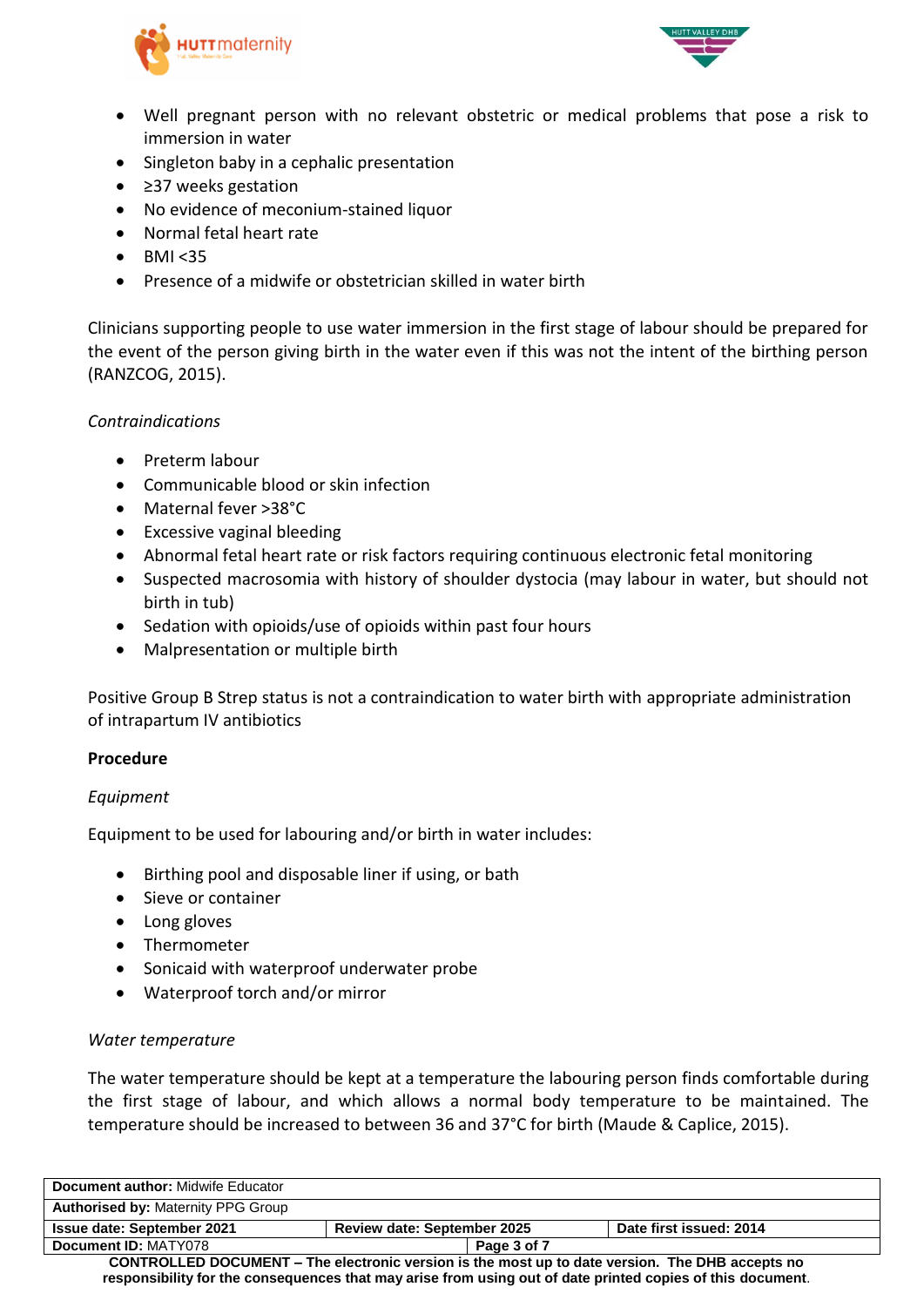



If the labouring person's temperature increases more than 1°C above the baseline temperature, then the water should be cooled or the person encouraged to leave the bath/pool

Water temperature should be documented in the clinical notes as the labouring person enters the pool and taken hourly while they remain there. Document adjustments to temperature for second stage.

#### *Analgesia*

Entonox can be used judiciously as per normal labour, with care to ensure the labouring person does not become drowsy or dizzy with its use.

Water immersion is contraindicated if the labouring person has had narcotic analgesia within the previous 4 hours.

#### **Narcotic analgesia should not be given to people labouring in water.**

#### *Length of Immersion*

One study suggests immersion prior to 5cm increased augmentation rates and uptake of pharmacological analgesia, but it is unclear whether this is purely due to inclusion of people in latent labour (Cluett *et al*, 2018).

Labouring people should be able to enter and leave the pool/bath as desired and as with all normal labours encouraged to change position regularly.

#### *Observations and Fluid management*

Vital signs should be taken and recorded as follows:

- Baseline observations: temperature, pulse, respiration rate and blood pressure, and auscultation of the fetal heart should be recorded prior to entering the pool/bath
- Fetal heart rate should be recorded every 15-30 mins as per standard recommendations for auscultation
- Maternal temperature and water temperature should be taken hourly while immersed in water
- Encourage regular oral fluids and record volume to prevent dehydration
- Encourage regular bladder emptying.
- Vaginal examination may be conducted in the bath/pool if required; a low threshhold should be held for asking the labouring person to get out of the bath if inadequate assessment can be made

#### *Care in second stage*

The baby should be born completely under water with no air contact until raised to the surface, then bought to the surface immediately but gently. Do not re-immerse the face thereafter.

- Do not feel for the nuchal cord
- Do not clamp and cut the cord
- If it is thought that the cord is impeding progress of second stage assist the birthing person to leave the pool.

| Document author: Midwife Educator                                                               |                                    |             |                         |
|-------------------------------------------------------------------------------------------------|------------------------------------|-------------|-------------------------|
| <b>Authorised by: Maternity PPG Group</b>                                                       |                                    |             |                         |
| Issue date: September 2021                                                                      | <b>Review date: September 2025</b> |             | Date first issued: 2014 |
| Document ID: MATY078                                                                            |                                    | Page 4 of 7 |                         |
| CONTROLLED DOCUMENT – The electronic version is the most up to date version. The DHB accepts no |                                    |             |                         |

**responsibility for the consequences that may arise from using out of date printed copies of this document**.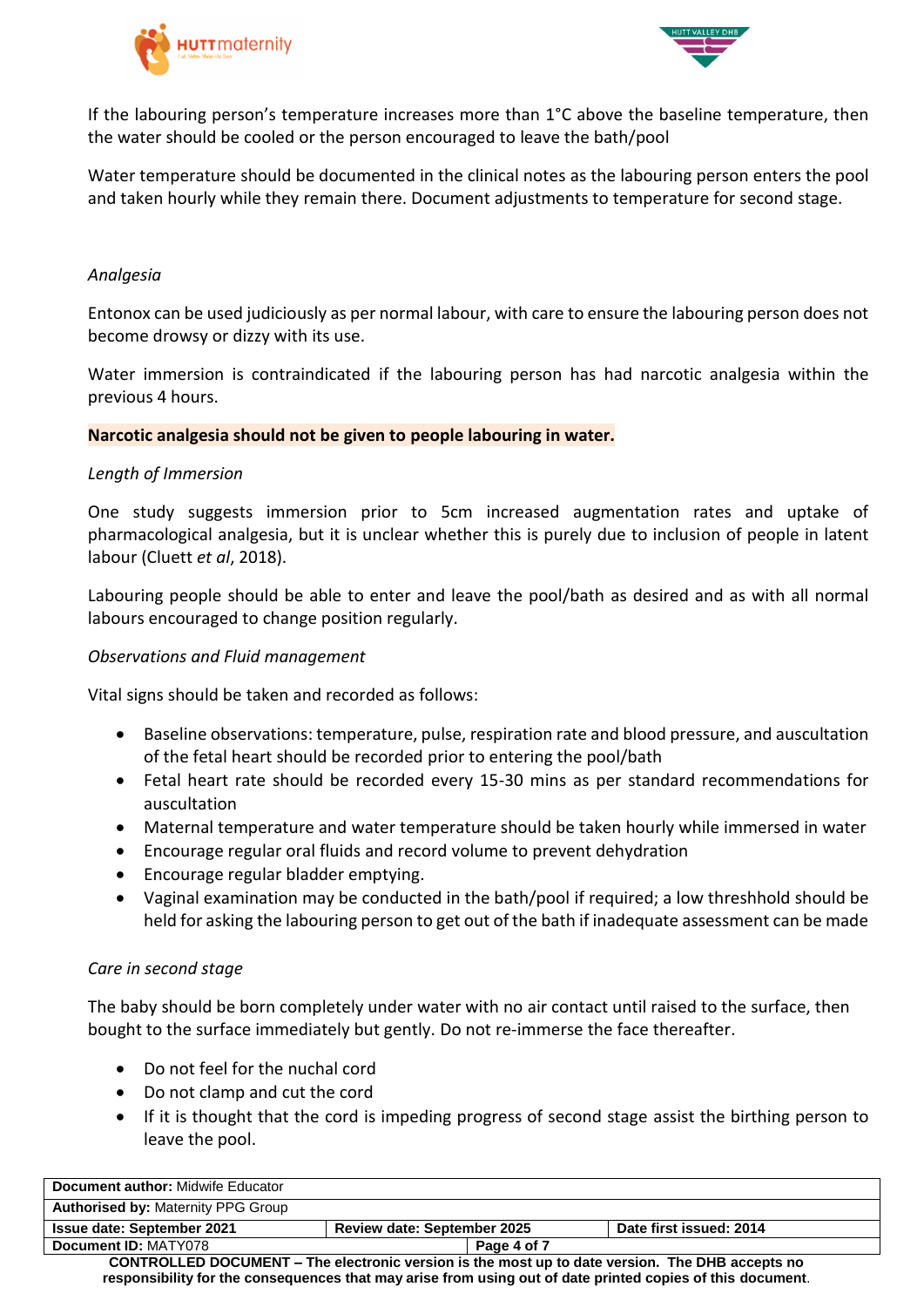



- Inadvertent traction on the cord as the baby is lifted to the surface may cause cord avulsion ensure availability of clamps at birth
- Following birth, keep the newborn's body under water and skin to skin to maintain warmth unless the baby's condition dictates otherwise

#### *Care in third stage*

Physiological care in third stage is appropriate, given the low-risk pregnancies of people who birth in water, no reliable evidence is available to inform decision-making regarding the safety of placental birth occuring in water (NZCOM, 2015). If prolonged or requiring active management is required, assist the birthing person to leave the pool/bath.

- Blood loss must be monitored carefully. Clinicians are known to underestimate blood loss generally, and assessment of blood loss in water must take into account movement and dilution of the blood through water. Be watchful for the passage of clots, which can accumulate in the bottom of the bath, as well as fluid blood. If there is *any* concern about the amount of blood loss assist the person to leave the pool / bath immediately. A useful visual tool is available at [https://www.pregnancy.com.au/estimating-blood-loss-in-an](https://www.pregnancy.com.au/estimating-blood-loss-in-an-inflatable-birth-pool/)[inflatable-birth-pool/](https://www.pregnancy.com.au/estimating-blood-loss-in-an-inflatable-birth-pool/) with caution given to the fact that overall volume can differ significantly between different pools and baths
- Delay suturing for one hour after leaving pool to allow recovery from the effects of water saturation on the perineal tissue. If bleeding from perineal trauma is excessive, then immediate suturing is required.

#### *Infection control*

- Follow standard precautions
- A new plug and thermometer will be found in the birth trolley and are disposed after use
- Ensure the labouring person is aware that if the pool is too contaminated they may be advised to leave

#### *Health and safety*

- Position freestanding pools to allow easy access all the way round (consider trolley access in an emergency)
- Remove all unnecessary furniture and avoid clutter
- Dry puddles of water on the ground surrounding the pool as soon as practical
- Provide assistance to ensure safe exit from the pool
- Have at least two people to support the person leaving the pool in case of hypotensive episodes and/or loss of balance



Do not attempt to lift a person out of the pool unsupported

| <b>Document author: Midwife Educator</b>                                                                   |                                    |                         |  |
|------------------------------------------------------------------------------------------------------------|------------------------------------|-------------------------|--|
| <b>Authorised by: Maternity PPG Group</b>                                                                  |                                    |                         |  |
| <b>Issue date: September 2021</b>                                                                          | <b>Review date: September 2025</b> | Date first issued: 2014 |  |
| Document ID: MATY078                                                                                       | Page 5 of 7                        |                         |  |
| CONTROLLED DOCUMENT – The electronic version is the most up to date version. The DHB accepts no            |                                    |                         |  |
| responsibility for the consequences that may arise from using out of date printed copies of this document. |                                    |                         |  |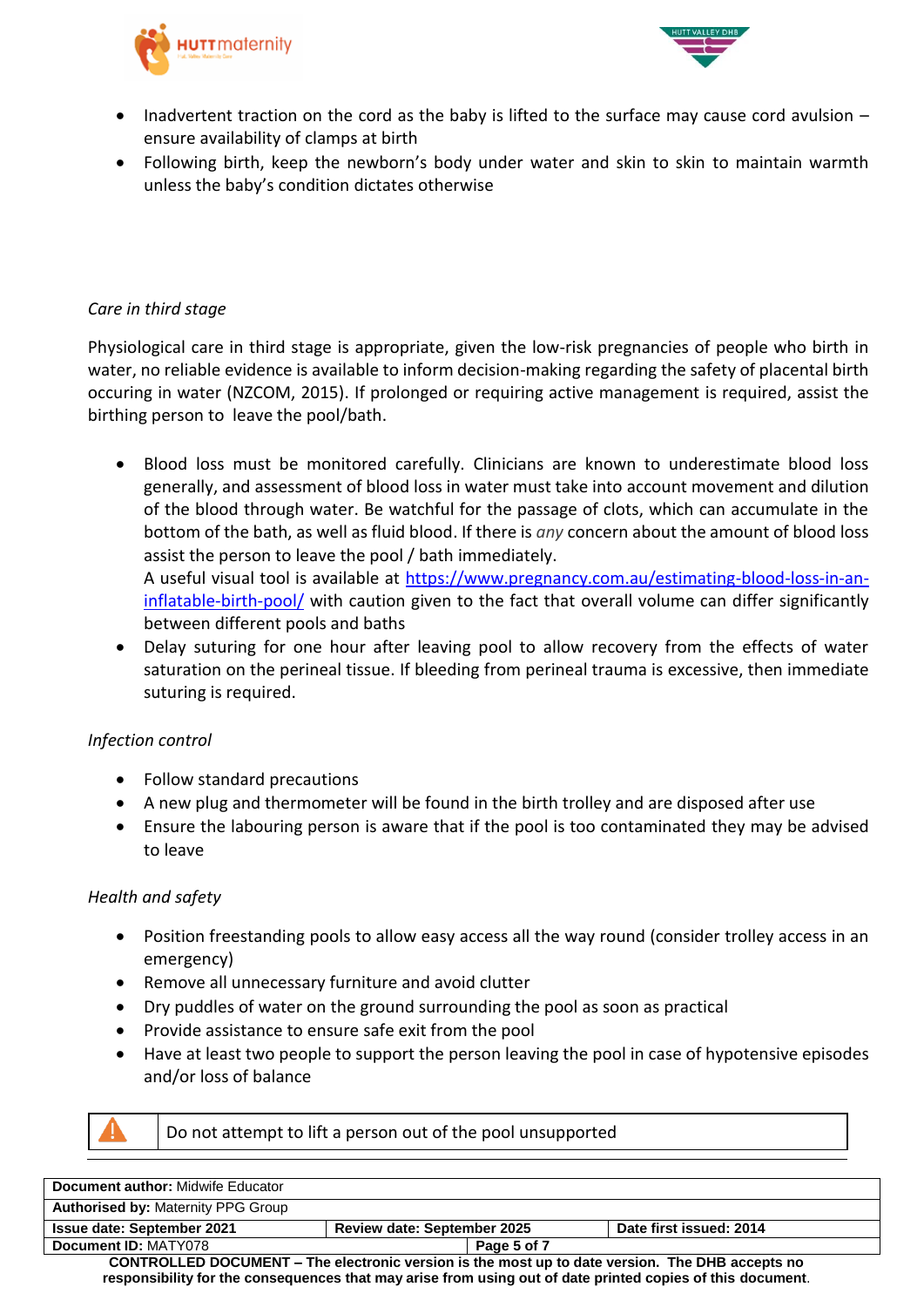



Ensure that the full pool/bath is not left unattended or the room is secured from children

#### *Emergency Protocol*

- As per normal birth the LMC midwife/core midwife is responsible for checking emergency equipment in the room
- The labouring person should have someone with them at all times and within reach of a call bell
- The person should leave the pool immediately if required to do so for safety reasons
- **If in doubt, get them out**

#### *Cleaning and storage*

The practitioner conducting the birth is responsible for cleaning the bath and equipment

To clean the bath the following steps should be taken:

- Any birth debris should be removed from the pool as soon as possible and disposed of in the toilet/sluice
- After emptying bath, rinse away visible soiling
- All baths will be steam sterilised as per unit protocol

## **References:**

- Cluett ER, Burns E, Cuthbert A. (2018). Immersion in water during labour and birth. Cochrane Database of Systematic Reviews 2018, Issue 5. Art. No.: CD000111. DOI: 10.1002/14651858.CD000111.pub4. Accessed 25 August 2021.
- Dahlen, H., *et al*. (2013) Maternal and perinatal outcomes among low risk women giving birth in water compared to six birth positions on land. Midwifery, 2013. 29: p. 759-764.
- NZCOM (2015) Consensus Statement: The use of water for labour and birth (ratified July 2015)
- Maude, R. and S. Caplice, Using water for labour and birth, in Midwifery Preparation for Practice, S. Pairman, et al., Editors. 2015, Elsevier: Sydney. p. 671-692
- RANZCOG (2008). Water immersion during labour and birth: Best practice statement. July 2008, [https://ranzcog.edu.au/RANZCOG\\_SITE/media/RANZCOG-](https://ranzcog.edu.au/RANZCOG_SITE/media/RANZCOG-MEDIA/Women%27s%20Health/Statement%20and%20guidelines/Clinical-Obstetrics/Water-immersion-during-labour-and-birth-(C-Obs-24)_March-2021.pdf?ext=.pdf)[MEDIA/Women%27s%20Health/Statement%20and%20guidelines/Clinical-Obstetrics/Water](https://ranzcog.edu.au/RANZCOG_SITE/media/RANZCOG-MEDIA/Women%27s%20Health/Statement%20and%20guidelines/Clinical-Obstetrics/Water-immersion-during-labour-and-birth-(C-Obs-24)_March-2021.pdf?ext=.pdf)
	- [immersion-during-labour-and-birth-\(C-Obs-24\)\\_March-2021.pdf?ext=.pdf](https://ranzcog.edu.au/RANZCOG_SITE/media/RANZCOG-MEDIA/Women%27s%20Health/Statement%20and%20guidelines/Clinical-Obstetrics/Water-immersion-during-labour-and-birth-(C-Obs-24)_March-2021.pdf?ext=.pdf)
- Royal College of Obstetricians and Gynaecologists (RCOG)/Royal College of Midwives (RCM). (2006). Joint Statement No.1 Immersion in watreBirth in water. April 2006 http://www.rcog.org.uk/statements (last accessed 11/5/04)
- Ulfsdottir, H., Saltvedt, S. & Georgsson, S. (2018). Waterbirth in Sweden a comparative study. Acta Obstetricia et Gynecologica Scandinavica 2018, Volume 97, Issue 3. DOI: 10.1111/aogs.13286

### **Related Documents:**

- MATY138 Umbilical cord clamping and placental birth guideline
- MATY114 Group B streptococcus (GBS) in pregnancy

| <b>Document author: Midwife Educator</b>                                                                   |                                    |                         |  |
|------------------------------------------------------------------------------------------------------------|------------------------------------|-------------------------|--|
| <b>Authorised by: Maternity PPG Group</b>                                                                  |                                    |                         |  |
| <b>Issue date: September 2021</b>                                                                          | <b>Review date: September 2025</b> | Date first issued: 2014 |  |
| Document ID: MATY078                                                                                       | Page 6 of 7                        |                         |  |
| <b>CONTROLLED DOCUMENT – The electronic version is the most up to date version. The DHB accepts no</b>     |                                    |                         |  |
| responsibility for the consequences that may arise from using out of date printed copies of this document. |                                    |                         |  |